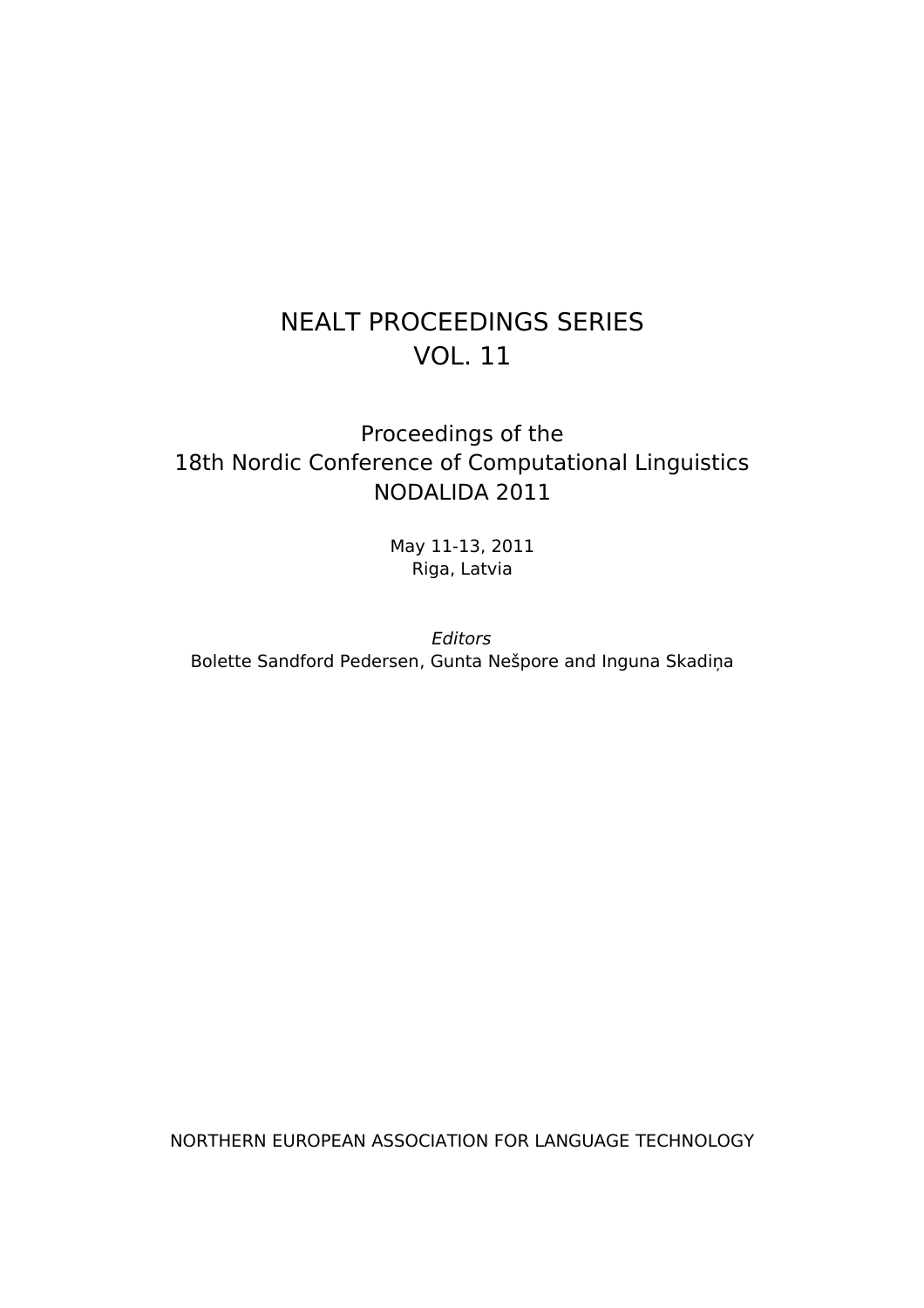#### Proceedings of the NODALIDA 2011

NEALT Proceedings Series, Vol. 11

© 2011 The editors and contributors.

ISSN 1736-6305

*Published by* Northern European Association for Language Technology (NEALT) http://omilia.uio.no/nealt

*Electronically published at* Tartu University Library (Estonia) http://dspace.utlib.ee/dspace/handle/10062/16955

*Volume Editors* Bolette Sandford Pedersen, Gunta Nešpore and Inguna Skadiņa

*Series Editor-in-Chief* Mare Koit

*Series Editorial Board* Lars Ahrenberg Koenraad De Smedt Kristiina Jokinen Joakim Nivre Patrizia Paggio Vytautas Rudžionis

*Supported by* Institute of Mathematics and Computer Science, University of Latvia (ERAF project, agreement No. 2010/0206/2DP/2.1.1.2.0/10/APIA/VIAA/011)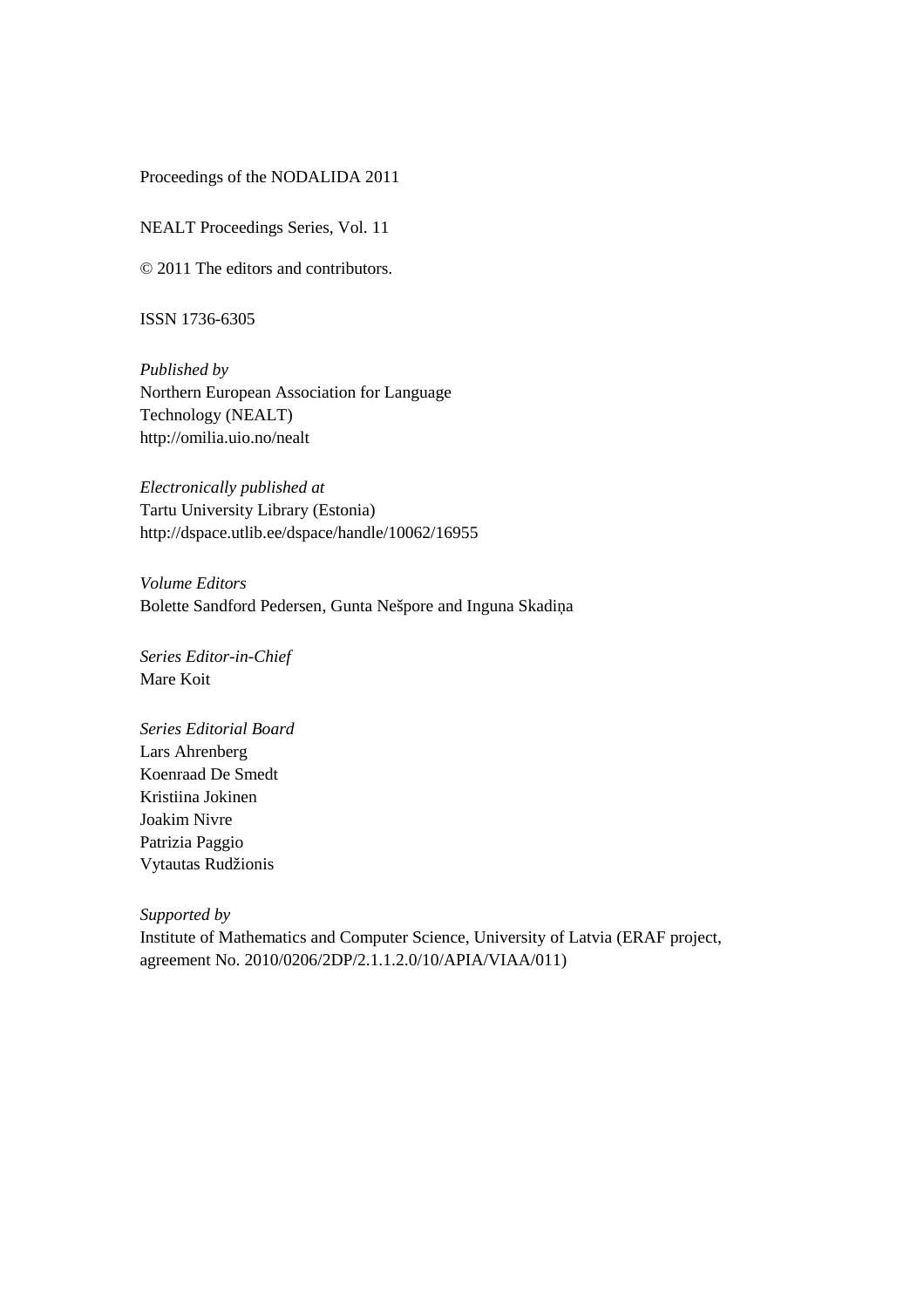# **Contents**

| Preface                                                                                                                                                                                                     | viii             |
|-------------------------------------------------------------------------------------------------------------------------------------------------------------------------------------------------------------|------------------|
| Committees                                                                                                                                                                                                  | x                |
| <b>Conference Program</b>                                                                                                                                                                                   | xii              |
| <b>Invited Papers</b><br>Ι.                                                                                                                                                                                 | $\mathbf 1$      |
| When FrameNet meets a Controlled Natural Language<br>Guntis Bārzdiņš                                                                                                                                        | $\boldsymbol{2}$ |
| Bare-Bones Dependency Parsing - A Case for Occam's Razor?<br><b>Joakim Nivre</b>                                                                                                                            | 6                |
| Discourse Structures and Language Technologies<br><b>Bonnie Webber</b>                                                                                                                                      | 12               |
| $\mathbf{I}$<br>Regular papers                                                                                                                                                                              | $17\,$           |
| Identification of sense selection in regular polysemy using shallow features<br>Hector Martinez Alonso, Núria Bel and Bolette Sandford Pedersen                                                             | 18               |
| Decision Strategies for Incremental POS Tagging<br>Niels Beuck, Arne Köhn and Wolfgang Menzel                                                                                                               | 26               |
| A FrameNet for Danish<br><b>Eckhard Bick</b>                                                                                                                                                                | 34               |
| Extraction from relative and embedded interrogative clauses in Danish<br>Anne Bjerre                                                                                                                        | 42               |
| The Formal Patterns of the Lithuanian Verb Forms<br>Loïc Boizou                                                                                                                                             | 50               |
| Semantic search in literature as an e-Humanities research tool: CONPLISIT<br>- Consumption patterns and life-style in 19th century Swedish literature<br>Lars Borin, Markus Forsberg and Christer Ahlberger | 58               |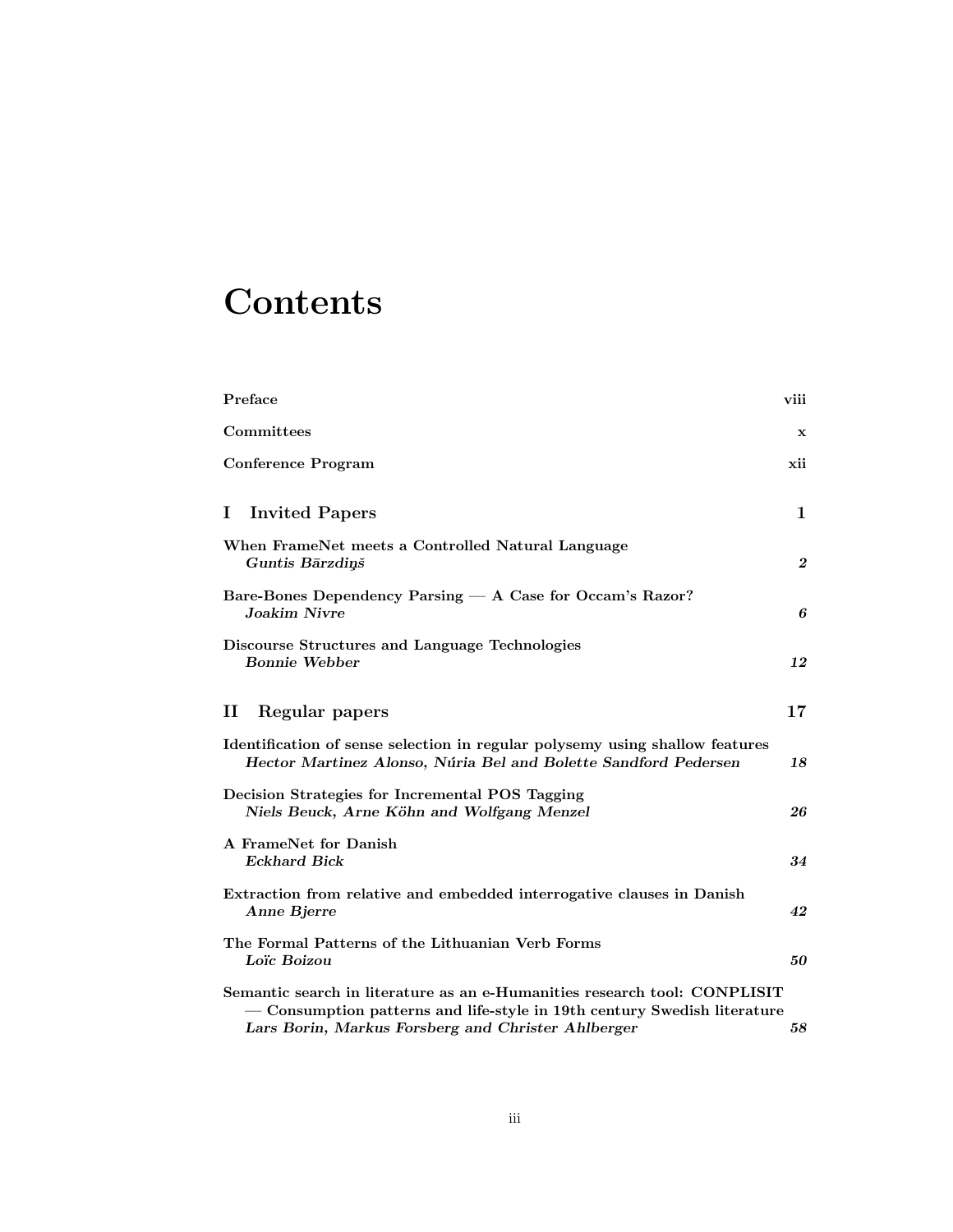| Evaluation of terminologies acquired from comparable corpora: an applica-<br>tion perspective<br><b>Estelle Delpech</b>                                                           | 66  |
|-----------------------------------------------------------------------------------------------------------------------------------------------------------------------------------|-----|
| A quantitative and qualitative analysis of Nordic surnames<br>Eirini Florou and Stasinos Konstantopoulos                                                                          | 74  |
| Experiments on Lithuanian Term Extraction<br>Gintarė Grigonytė, Erika Rimkutė, Andrius Utka and Loïc Boizou                                                                       | 82  |
| Fishing in a speech stream, angling for a lexicon<br>Peter Juel Henrichsen                                                                                                        | 90  |
| The Impact of Part-of-Speech Filtering on Generation of a Swedish-Japanese<br>Dictionary Using English as Pivot Language<br>Ingemar Hjälmstad, Martin Hassel and Maria Skeppstedt | 98  |
| A Gold Standard for English-Swedish Word Alignment<br>Maria Holmqvist and Lars Ahrenberg                                                                                          | 106 |
| Relevance Prediction in Information Extraction using Discourse and Lexical<br>Features<br>Silja Huttunen, Arto Vihavainen and Roman Yangarber                                     | 114 |
| What kind of corpus is a web corpus?<br>Janne Bondi Johannessen and Emiliano Raúl Guevara                                                                                         | 122 |
| Morphological analysis of a non-standard language variety<br>Heiki-Jaan Kaalep and Kadri Muischnek                                                                                | 130 |
| Editing Syntax Trees on the Surface<br>Peter Ljunglöf                                                                                                                             | 138 |
| Do wordnets also improve human performance on NLP tasks?<br>Kristiina Muhonen and Krister Lindén                                                                                  | 146 |
| Creating Comparable Multimodal Corpora for Nordic Languages<br>Costanza Navarretta, Elisabeth Ahlsén, Jens Allwood, Kristiina Jokinen<br>and Patrizia Paggio                      | 153 |
| Estimating language relationships from a parallel corpus. A study of the<br>Europarl corpus<br>Taraka Rama and Lars Borin                                                         | 161 |
| Improving Sentence-level Subjectivity Classification through Readability Mea-<br>surement                                                                                         |     |
| <b>Robert Remus</b>                                                                                                                                                               | 168 |
| Iterative, MT-based Sentence Alignment of Parallel Texts<br>Rico Sennrich and Martin Volk                                                                                         | 175 |
| Combining Statistical Models for POS Tagging using Finite-State Calculus<br>Miikka Silfverberg and Krister Lindén                                                                 | 183 |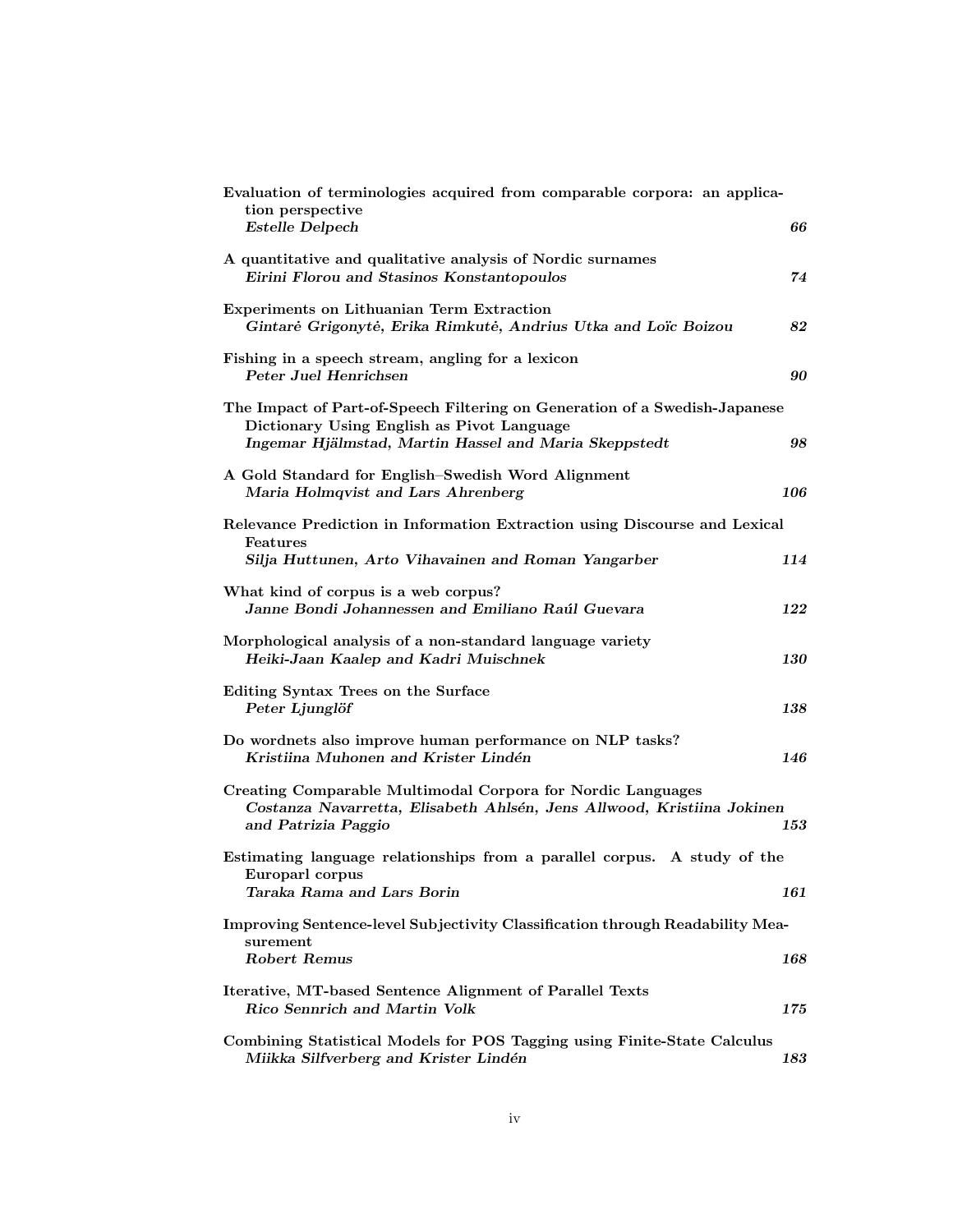| Toponym Disambiguation in English-Lithuanian SMT System with Spatial<br>Knowledge                                                                                                    |           |
|--------------------------------------------------------------------------------------------------------------------------------------------------------------------------------------|-----------|
| Raivis Skadiņš, Tatiana Gornostay and Valters Šics                                                                                                                                   | 191       |
| Automatic summarization as means of simplifying texts, an evaluation for<br>Swedish                                                                                                  |           |
| Christian Smith and Arne Jönsson                                                                                                                                                     | 198       |
| Using graphical models for PP attachment<br>Anders Søgaard                                                                                                                           | 206       |
| Corrective re-synthesis of deviant speech using unit selection<br>Sofia Strömbergsson                                                                                                | 214       |
| Psycho-acoustically motivated formant feature extraction<br>Bea Valkenier, Dirkjan Krijnders, Ronald Van Elburg and Tjeerd An-<br>dringa                                             | 218       |
| Random Indexing Re-Hashed<br>Erik Velldal                                                                                                                                            | 224       |
| Evaluating the effect of word frequencies in a probabilistic generative model<br>of morphology<br>Sami Virpioja, Oskar Kohonen and Krista Lagus                                      | 230       |
| Disambiguation of English Contractions for Machine Translation of TV Sub-<br>titles<br>Martin Volk and Rico Sennrich                                                                 | 238       |
| Probabilistic Models for Alignment of Etymological Data<br>Hannes Wettig and Roman Yangarber                                                                                         | 246       |
| Convolution Kernels for Subjectivity Detection<br>Michael Wiegand and Dietrich Klakow                                                                                                | 254       |
| Explorations on Positionwise Flag Diacritics in Finite-State Morphology<br>Anssi Yli-Jyrä                                                                                            | 262       |
| Ш<br>Regular short papers                                                                                                                                                            | 270       |
| Experiments to investigate the utility of nearest neighbour metrics based on<br>linguistically informed features for detecting textual plagiarism<br>Per Almquist and Jussi Karlgren | 271       |
| CFG based grammar checker for Latvian<br>Daiga Deksne and Raivis Skadiņš                                                                                                             | $\bf 275$ |
| Query Constraining Aspects of Knowledge<br>Ann-Marie Eklund                                                                                                                          | 279       |
| A categorization scheme for analyzing rules from a handbook of Swedish<br>writing rules<br>Jody Foo                                                                                  | 283       |
|                                                                                                                                                                                      |           |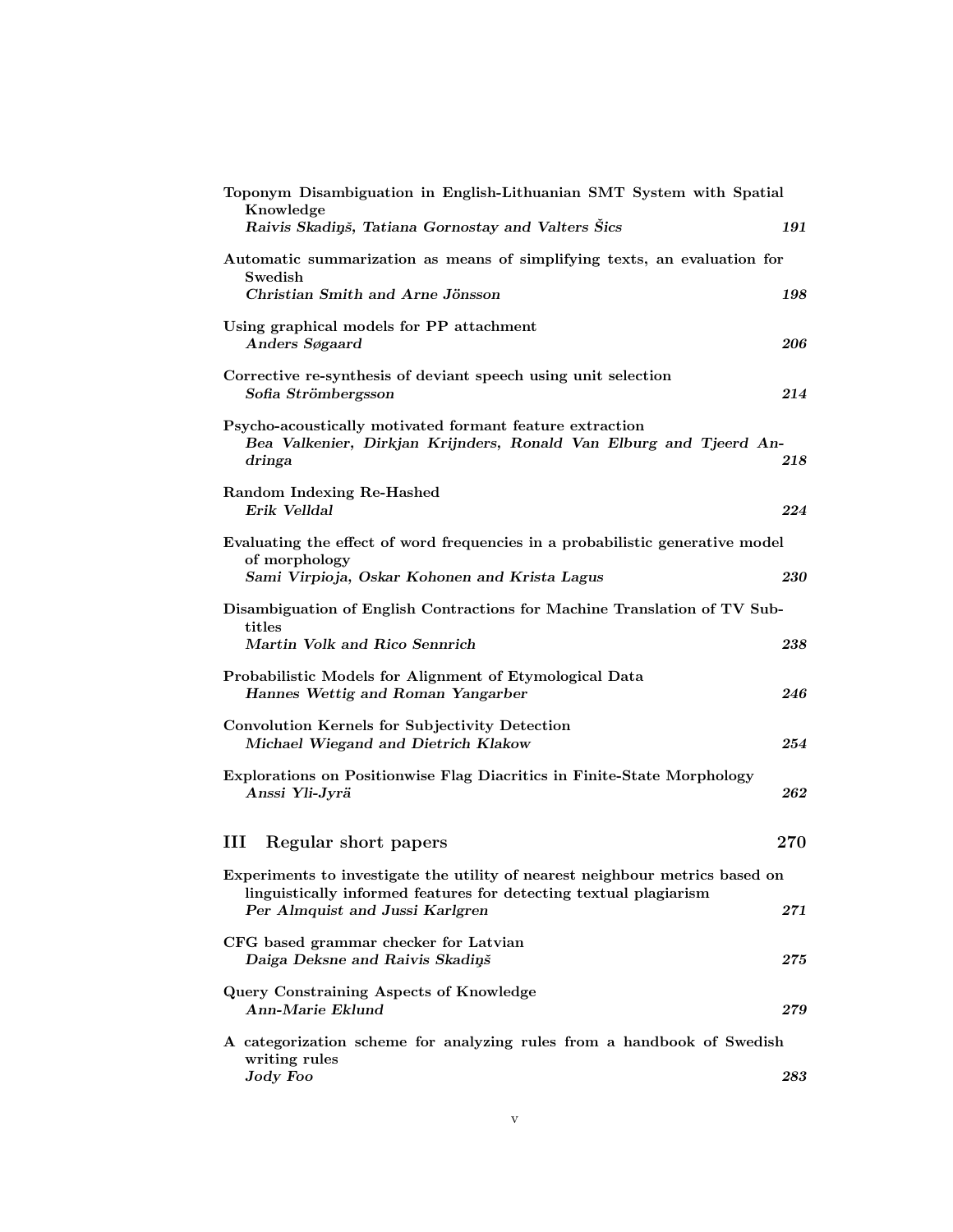| Something Old, Something New — Applying a Pre-trained Parsing Model to<br><b>Clinical Swedish</b>                                                                               |         |
|---------------------------------------------------------------------------------------------------------------------------------------------------------------------------------|---------|
| Martin Hassel, Aron Henriksson and Sumithra Velupillai                                                                                                                          | 287     |
| Knowledge-free Verb Detection through Sentence Sequence Alignment<br>Christian Hänig                                                                                            | 291     |
| "Andre ord" — a wordnet browser for the Danish wordnet, DanNet (DEMO)<br>Anders Johannsen and Bolette Sandford Pedersen                                                         | 295     |
| Modularisation of Finnish Finite-State Language Description — Towards<br>Wide Collaboration in Open Source Development of a Morphological Anal-<br>yser<br><b>Tommi Pirinen</b> | 299     |
| A Prague Markup Language profile for the SemTi-Kamols grammar model<br>Lauma Pretkalniņa, Gunta Nešpore, Kristīne Levāne-Petrova and Baiba<br>Saulīte                           | 303     |
| Dialect classification in the Himalayas: a computational approach<br>Anju Saxena and Lars Borin                                                                                 | 307     |
| Extraction of Knowledge-Rich Contexts in Russian $-$ A Study in the Auto-<br>motive Domain<br>Anne-Kathrin Schumann                                                             | 311     |
| Iterative reordering and word alignment for statistical MT<br>Sara Stymne                                                                                                       | $315\,$ |
| A double-blind experiment on interannotator agreement: the case of depen-<br>dency syntax and Finnish<br>Atro Voutilainen and Tanja Purtonen                                    | 319     |
| Automatic Question Generation from Swedish Documents as a Tool for In-                                                                                                          |         |
| formation Extraction<br>Kenneth Wilhelmsson                                                                                                                                     | 323     |
| $\mathbf{IV}$<br>Student papers                                                                                                                                                 | 327     |
| Linguistic Motivation in Automatic Sentence Alignment of Parallel Corpora:<br>the Case of Danish-Bulgarian and English-Bulgarian<br>Angel Genov and Georgi Iliev                | 328     |
| Finding statistically motivated features influencing subtree alignment perfor-                                                                                                  |         |
| mance<br>Gideon Kotzé                                                                                                                                                           | 332     |
| Evaluating the speech quality of the Norwegian synthetic voice Brage<br>Marius Olaussen                                                                                         | 336     |
| A Statistical Part-of-Speech Tagger for Persian<br>Mojgan Seraji                                                                                                                | 340     |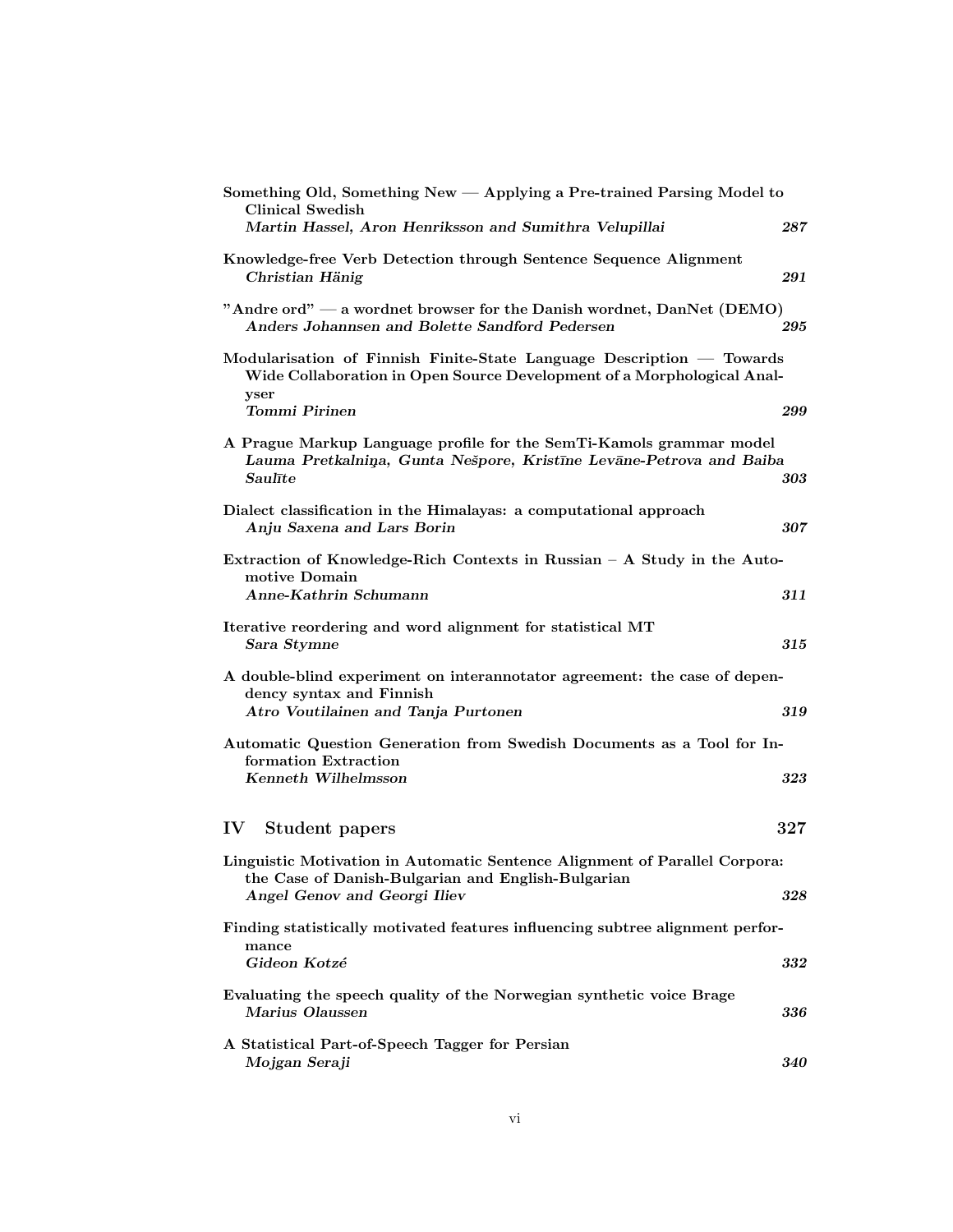| Identification of context markers for Russian nouns |     |
|-----------------------------------------------------|-----|
| Anastasia Shimorina and Maria Grachkova             | 344 |

Author Index 348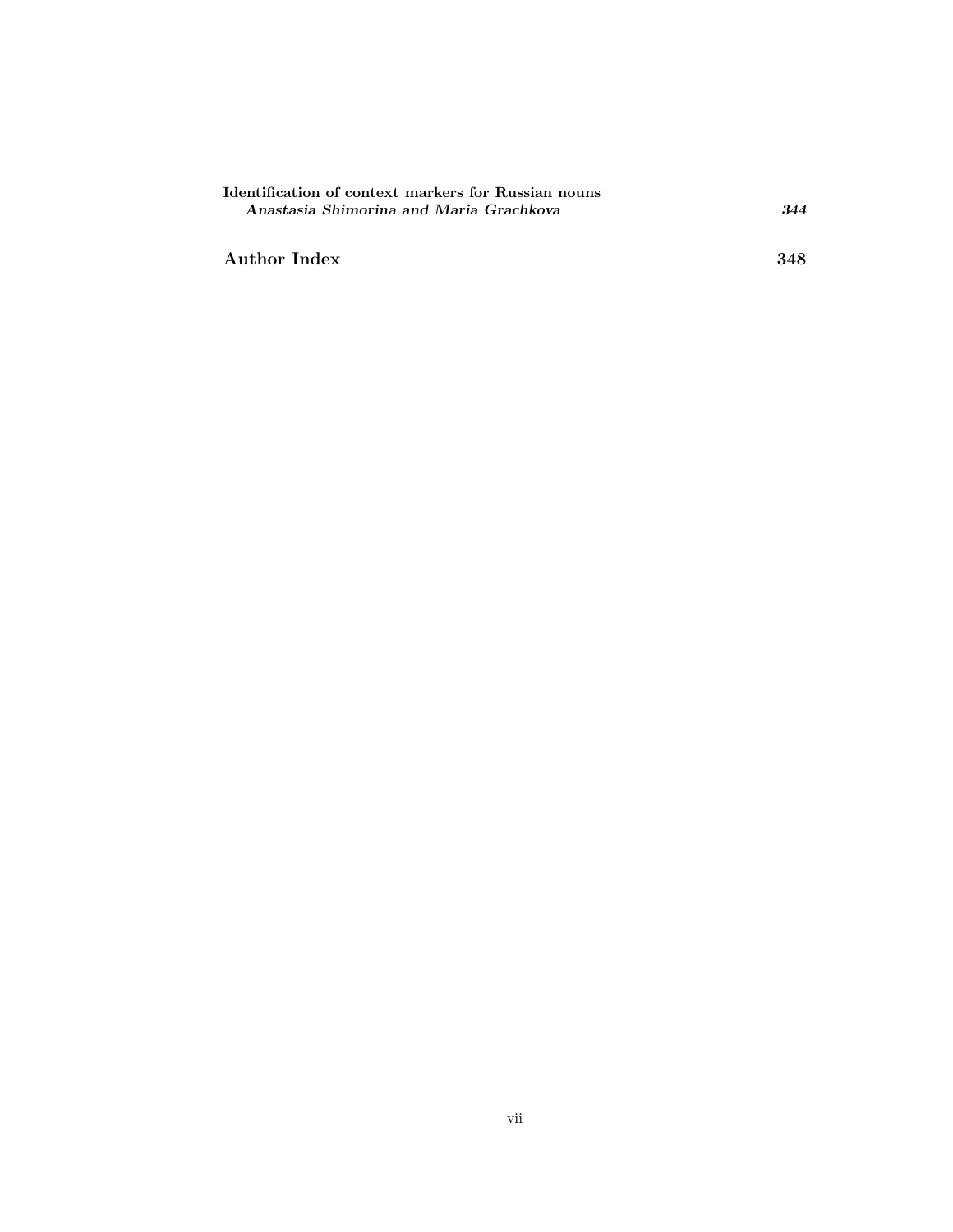### **Preface**

The computational linguistics and language technology communities in the Nordic and Baltic countries have always considered the NODALIDA conference as one of the important events for meeting and interchanging new research in the field. Through the establishment of the Northern European Association of Language Technology (NEALT) in 2006, the NODALIDA conference has increased its importance and is now recognized outside the Nordic regions, as can be seen by the fact that we have received several European submissions from outside the Nordic and Baltic countries, as well as submissions from outside Europe such as the US, India, and Pakistan. We are very pleased to hereby present the Proceedings of NODALIDA 2011, the 18th Nordic Conference of Computational Linguistics, held 11-13 May 2011 in Riga, Latvia. We hope that these proceedings will serve as a useful and comprehensive repository of information, will facilitate research in language technology and will encourage the development of further language resources for the Nordic and Baltic languages!

According to the reviews provided by the review committee, a vast majority of the papers submitted for the conference this year were of very good quality. This is a positive sign of the fact that language technology in the Nordic and Baltic countries is striving. However, maintaining the tradition of the NODALIDA conference running over two days plus a workshop day, time scarcity has enforced us to accept only a limited number of papers. This means that even with an acceptance rate above 60%, several quality papers have been rejected. To sum up in figures, we received altogether 85 submissions from 20 countries in the four categories of full papers, short /demo papers, student papers, and workshops. Each submission received three reviews and borderline cases were further subjected to discussion among the Program Committee members. For the conference, we have accepted 52 papers which appear in these proceedings, as well as three workshops which will produce their own proceedings. Of the accepted papers in the main conference, 33 are long papers presented as talk or poster, 14 are short papers presented as poster or demo and five are student papers of which three are presented as talk and two as poster. It should be pointed out that most of the submissions are from the Nordic countries and only a limited number of papers are from the Baltic region. This may be because the Baltic HLT conference was held only recently. The papers selected for the conference represent a wide range of topics of research, including corpus linguistics, lexicography, morphological and syntactic processing, machine translation, speech technologies, semantics, and other areas of language technology.

We also have the pleasure of presenting three invited speakers at NODALIDA 2011, one of which is invited to present ongoing research in the host country, Latvia, and two others to present ongoing research in Sweden and Scotland, respectively. The invited talks concern central aspects of language technology such as discourse analysis, dependency parsing, and controlled natural languages. Bonnie Webber from University of Edinburgh talks about discourse structures and language technology and discusses how discourse structures can help to improve language technologies, and further, how language technologies can help to induce and model discourse structures. Joakim Nivre from Uppsala University gives a survey of recent advances in so-called bare-bones dependency parsing; focusing in particular on transition-based methods for highly efficient parsing. Guntis Bārzdiņš from University of Latvia talks about a new kind of rich controlled natural language which allows to narrow the gap with true natural language.

In addition, the conference program includes three workshops; two on the specialized topics terminology and Constraint Grammar, and one with the broader focus on visibility of language resources.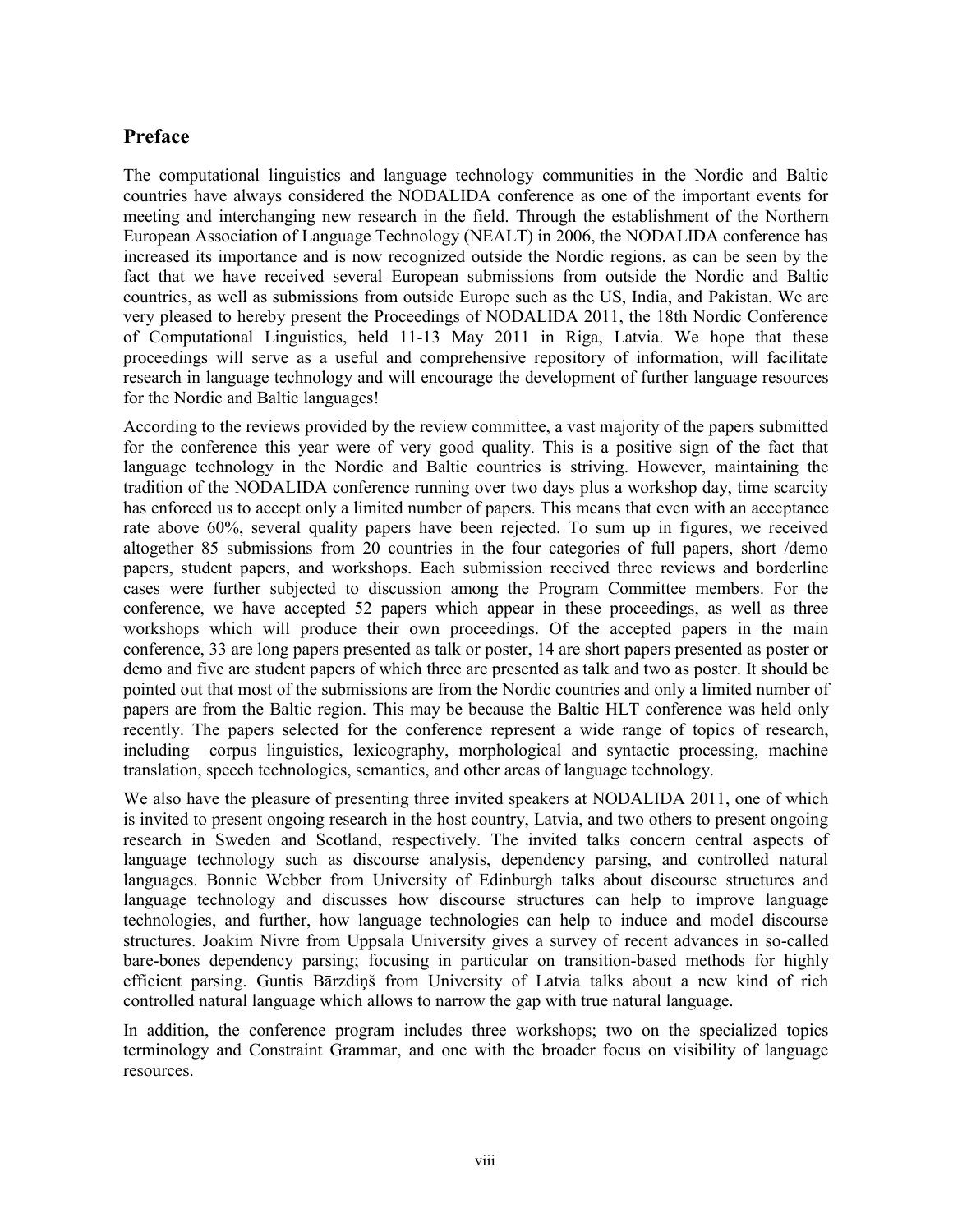Moreover, the conference has attracted a satellite event, held before the workshops: The projectrelated meeting in META-NET/META-NORD which is the Nordic and Baltic branch of a Network of Excellence dedicated to building the technological foundations of a multilingual European information society. Finally, during the conference there will be the third NEALT business meeting.

The organization of a conference of this size is a joint effort between several organizational units. We would first like to thank our reviewers for their conscientious work in reviewing all the submitted contributions. We also wish to thank the Program Committee for inviting the reviewers as well as for the fruitful discussions regarding how to ensure a conference of high quality. A big thank you goes to the Local Organization Committee at the Institute of Mathematics and Computer Science of University of Latvia for their work concerning practical issues for the conference. Special thanks go to Mare Koit, Editor-in-Chief of the NEALT Publication Series at University of Tartu, for producing the electronic proceedings.

We wish you an inspiring conference!

Bolette Sandford Pedersen Program Chair NODALIDA 2011

Inguna Skadiņa Local Chair NODALIDA 2011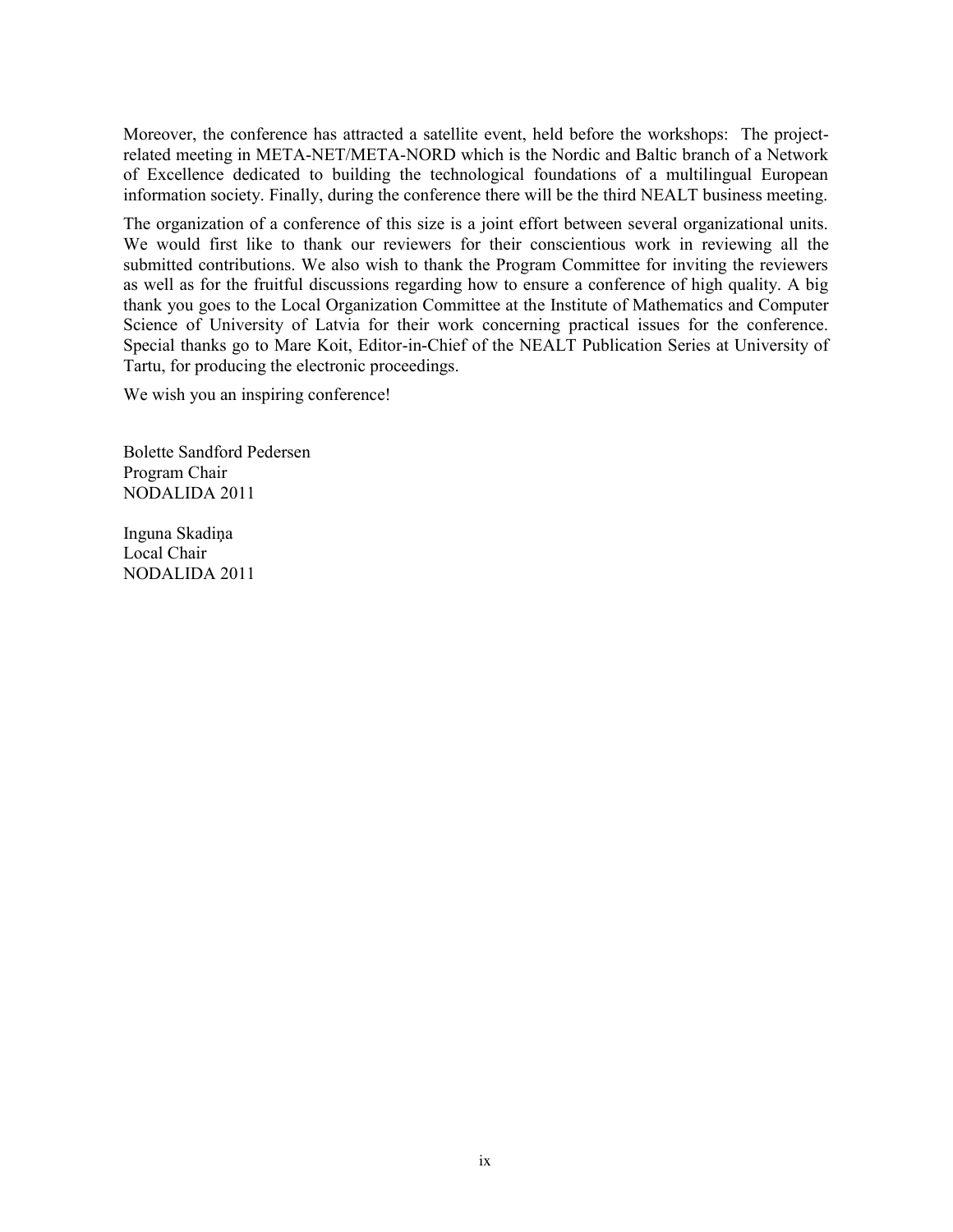### **Committees**

#### **PROGRAM COMMITTEE**

Bolette Sandford Pedersen (Program Chair), University of Copenhagen, Denmark Kristiina Jokinen, University of Helsinki, Finland Jussi Karlgren, Swedish Institute of Computer Science, Sweden Ruta Marcinkeviciene, Vytautas Magnus University, Lithuania Meelis Mihkla, Institute of the Estonian Language, Estonia Costanza Navarretta, University of Copenhagen, Denmark Anders Nøklestad, University of Oslo, Norway Eirikur Rögnvaldsson, University of Iceland, Iceland

#### **LOCAL ORGANIZATION COMMITTEE**

Inguna Skadiņa (Local Chair), Institute of Mathematics and Computer Science, University of Latvia

Rihards Balodis, Institute of Mathematics and Computer Science, University of Latvia Gunta Nešpore, Institute of Mathematics and Computer Science, University of Latvia Gunta Plataiskalna, Institute of Mathematics and Computer Science, University of Latvia Ilmārs Poikāns, Institute of Mathematics and Computer Science, University of Latvia Baiba Saulīte, Institute of Mathematics and Computer Science, University of Latvia Andrejs Spektors, Institute of Mathematics and Computer Science, University of Latvia

#### **REVIEWERS**

Toomas Altosaar, Helsinki University of Technology, Finland Tanel Alumäe, Tallinn University of Technology, Estonia Ilze Auziņa, University of Latvia, Latvia Eckhard Bick, Syddansk Universitet, Denmark Kristín Bjarnadóttir, Árni Magnússon Institute, Iceland Anne Bjerre, Syddansk Universitet, Denmark Anna Braach, University of Copenhagen, Denmark Hanne Fersøe, University of Copenhagen, Denmark Jody Foo, Linköping University, Sweden Björn Gambäck, Norwegian University of Science and Technology, Norway & Swedish Institute of Computer Science, Sweden Tatiana Gornostay, Tilde, Latvia Gintare Grigonyte, Vytautas Magnus University, Lithuania Joakim Gustafson, Kungliga Tekniska Högskolan, Sweden Kristin Hagen, University of Oslo, Norway Daniel Hardt, Copenhagen Business School, Denmark Sigrún Helgadóttir, Árni Magnússon Institute, Iceland Janne Bondi Johannessen, University of Oslo, Norway Lars G. Johnsen, University of Bergen, Norway Heikki-Jaan Kaalep, University of Tartu, Estonia Mari-Liis Kalvik, Institute of the Estonian Language, Estonia Sabine Kirchmeier-Andersen, Danish Language Council, Denmark Krista Lagus, Aalto University, Finland Yves Lepage, Waseda University, Japan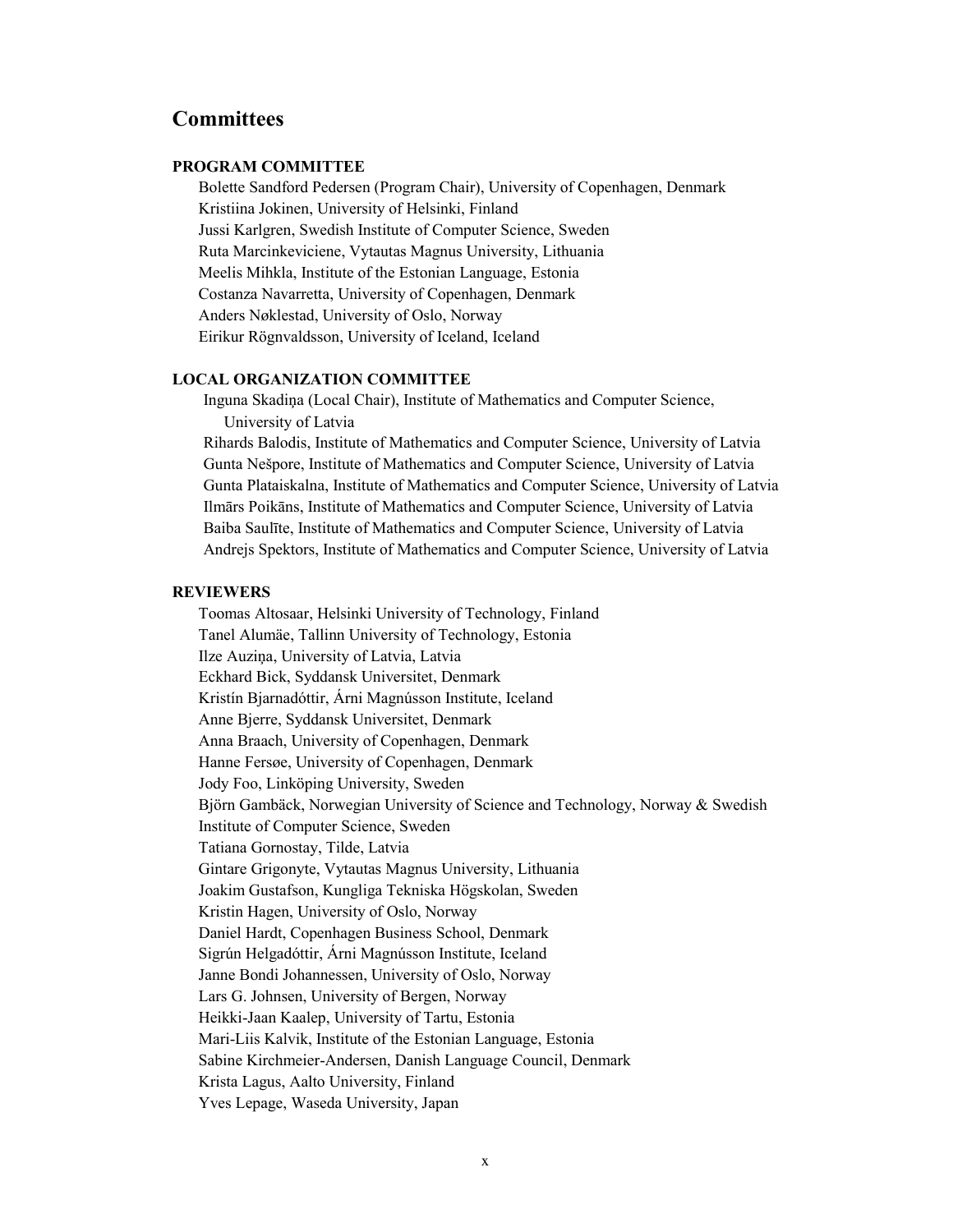Krister Linden, University of Helsinki, Finland Hrafn Loftsson, Reykjavik University, Iceland Jan Tore Lønning, University of Oslo, Norway Bente Maegaard, University of Copenhagen, Denmark Sanni Nimb, Danish Society for Language and Literature, Denmark Joakim Nivre, Uppsala University, Sweden Stephan Oepen, University of Oslo, Norway Fredrik Olsson, Gavagai, Sweden Patrizia Paggio, University of Copenhagen, Denmark Hille Pajupuu, Institute of the Estonian Language, Estonia Ari Pirkola, Tampere, Univesrity of Tampere, Finland Gailius Raskinis, Vytautas Magnus University, Lithuania Anders Søgaard, University of Copenhagen, Denmark Hanne Erdman Thomsen, Copenhagen Business School, Denmark Trond Trosterud, University of Tromsø, Norway Oscar Täckström, Swedish Institute of Computer Science & Uppsala University, Sweden Andrius Utka, Vytautas Magnus University, Lithuania Martti Vainio, University of Helsinki, Finland Erik Velldal, University of Oslo, Norway Sumithra Velupillai, Stockholm University, Sweden Carl Vogel, Trinity College Dublin, Ireland Joel Wallenberg, University of Iceland, Iceland Jürgen Wedekind, University of Copenhagen, Denmark Matthew Whelpton, University of Iceland, Iceland Atro Voutilainen, University of Helsinki, Finland Mats Wirén, Stockholm University, Sweden Roman Yangarber, University of Helsinki, Finland Robert Östling, Stockholm University Lilja Øvrelid, University of Oslo, Norway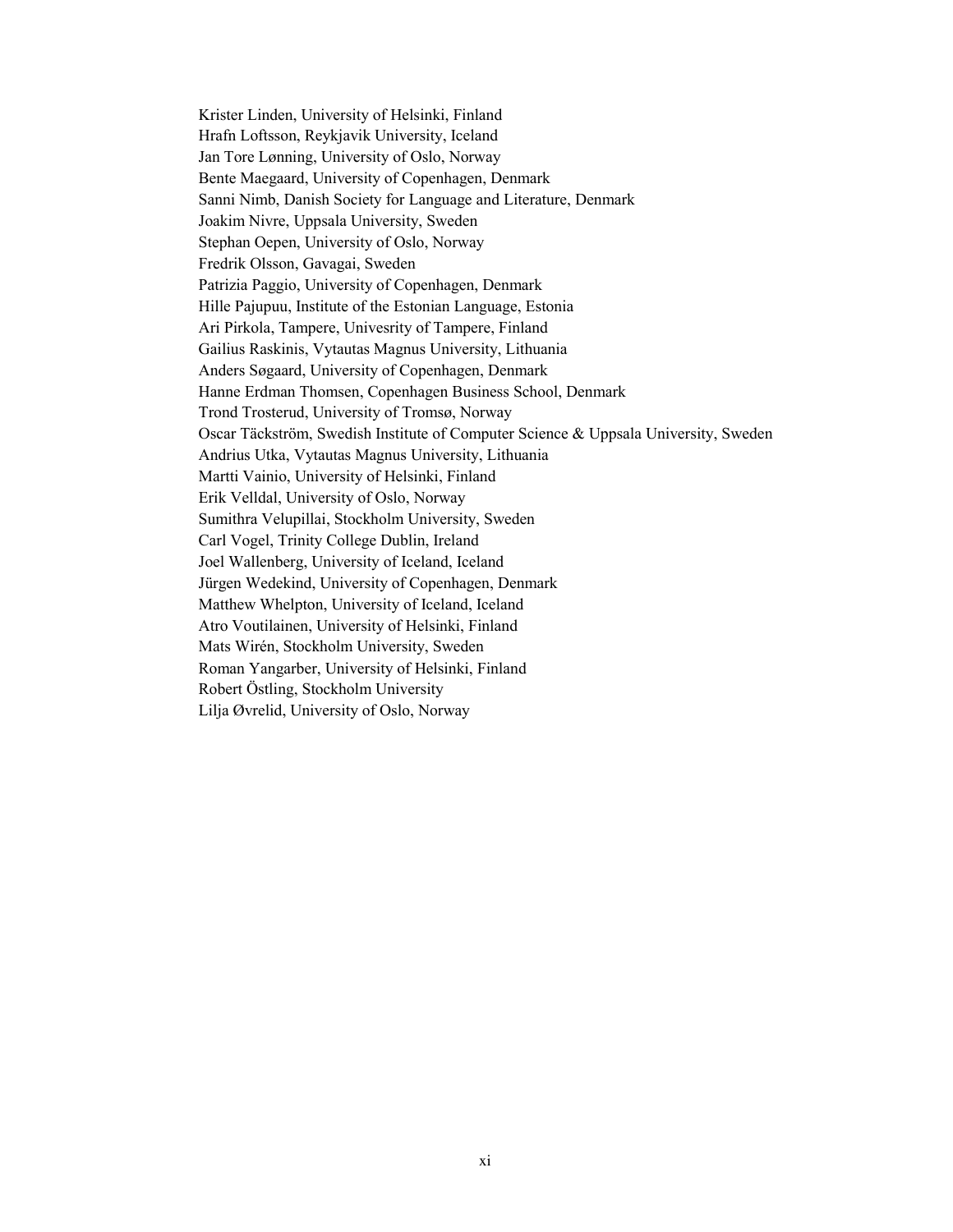## **Conference program**

### **NODALIDA-2011**

## **11 May**

### **Satellite events**

### **Workshops**

- Workshop on Creation, Harmonization and Application of Terminology Resources
- Workshop in Constraint Grammar Applications
- Workshop on Visibility and Availability of LT resources

*19.00 Welcome reception*

### **12 May**

| $9.00 - 9.30$   | <b>Opening</b>                                                                                                                                                                                                               |  |
|-----------------|------------------------------------------------------------------------------------------------------------------------------------------------------------------------------------------------------------------------------|--|
|                 | Mārcis Auziņš (Rector of the University of Latvia)<br>Janne Bondi Johannessen (President of NEALT)<br>Inguna Skadina (Chair of the Local Organizing Committee)<br>Bolette Sandford Pedersen (Chair of the Program Committee) |  |
| $9.30 - 10.30$  | <b>Invited Talk</b> (Chair: Costanza Navarretta)                                                                                                                                                                             |  |
|                 | Prof. Bonnie Webber (University of Edinburgh). Discourse Structures and Language<br><i>Technologies</i>                                                                                                                      |  |
| $10.30 - 11.00$ | Coffee                                                                                                                                                                                                                       |  |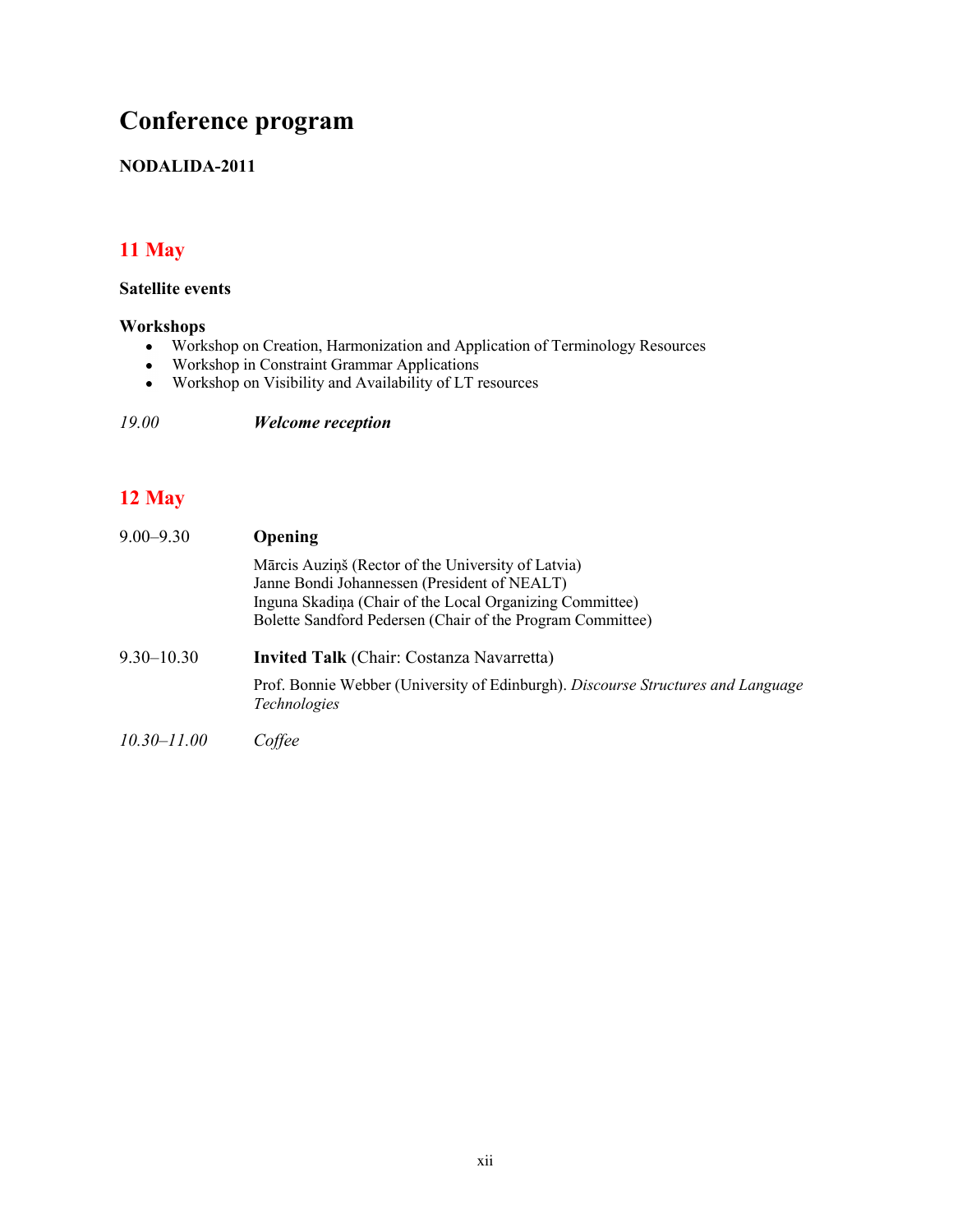| $11.00 - 13.00$<br>3 parallel sessions: REGULAR papers |  |
|--------------------------------------------------------|--|
|--------------------------------------------------------|--|

|                 | Corpus creation, annotation and use (Chair: Eiríkur Rögnvaldsson)                                                                                          |
|-----------------|------------------------------------------------------------------------------------------------------------------------------------------------------------|
| $11.00 - 11.30$ | Costanza Navarretta, Elisabeth Ahlsén, Jens Allwood, Kristiina Jokinen and Patrizia<br>Paggio. Creating Comparable Multimodal Corpora for Nordic Languages |
| $11.30 - 12.00$ | Rico Sennrich and Martin Volk. Iterative, MT-based Sentence Alignment of Parallel<br>Texts                                                                 |
| $12.00 - 12.30$ | Estelle Delpech. Evaluation of Terminologies Acquired from Comparable Corpora:<br>an Application Perspective                                               |
| $12.30 - 13.00$ | Janne Bondi Johannessen and Emiliano Raúl Guevara. What Kind of Corpus is a Web<br>Corpus?                                                                 |
|                 | Text and language classification (Chair: Hanne Fersøe)                                                                                                     |
| $11.00 - 11.30$ | Taraka Rama and Lars Borin. Estimating Language Relationships from a Parallel<br>Corpus. A Study of the Europarl Corpus                                    |
| 11.30-12.00     | Robert Remus. Improving Sentence-level Subjectivity Classification through Readability<br>Measurement                                                      |
| 12.00-12.30     | Michael Wiegand and Dietrich Klakow. Convolution Kernels for Subjectivity Detection                                                                        |
|                 | Morphology and POS tagging (Chair: Janne Bondi Johannessen)                                                                                                |
| $11.00 - 11.30$ | Miikka Silfverberg and Krister Lindén. Combining Statistical Models for POS Tagging<br>using Finite-State Calculus                                         |
| $11.30 - 12.00$ | Niels Beuck, Arne Köhn and Wolfgang Menzel. Decision Strategies for Incremental POS<br>Tagging                                                             |
| $12.00 - 12.30$ | Anssi Yli-Jyrä. Explorations on Positionwise Flag Diacritics in Finite-State Morphology                                                                    |
| $12.30 - 13.00$ | Heiki-Jaan Kaalep and Kadri Muischnek. Morphological Analysis of a Non-Standard<br>Language Variety                                                        |
|                 |                                                                                                                                                            |

*13.00*–*14.00 Lunch*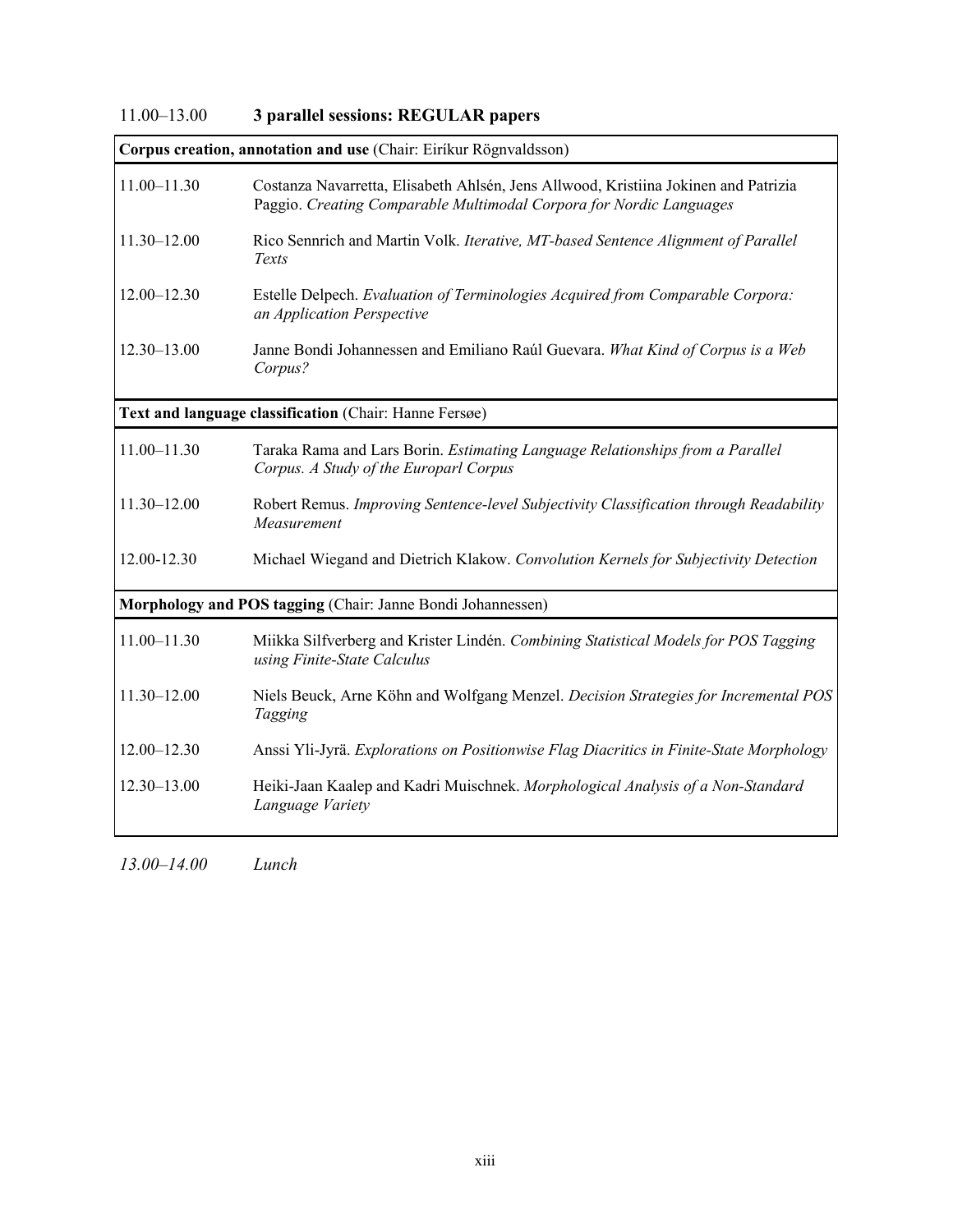## 14.00–15.30 **12 Posters and Demos** (Chair: Anders Nøklestad)

|                            | <b>Wordnets and lexical issues</b>                                                                                                                                |  |  |
|----------------------------|-------------------------------------------------------------------------------------------------------------------------------------------------------------------|--|--|
|                            | Kristiina Muhonen and Krister Lindén. Do Wordnets also Improve Human Performance<br>on NLP Tasks?                                                                 |  |  |
|                            | Loïc Boizou. The Formal Patterns of the Lithuanian Verb Forms                                                                                                     |  |  |
|                            | Hector Martinez Alonso, Núria Bel and Bolette Sandford Pedersen. Identification of<br>Sense Selection in Regular Polysemy using Shallow Features                  |  |  |
|                            | Anders Johannsen and Bolette Sandford Pedersen. "Andre ord" — a Wordnet Browser<br>for the Danish Wordnet, DanNet (DEMO)                                          |  |  |
| <b>Syntax</b>              |                                                                                                                                                                   |  |  |
|                            | Anne Bjerre. Extraction from Relative and Embedded Interrogative Clauses in Danish                                                                                |  |  |
|                            | Martin Hassel, Aron Henriksson and Sumithra Velupillai. Something Old, Something<br>New - Applying a Pre-trained Parsing Model to Clinical Swedish                |  |  |
|                            | Atro Voutilainen and Tanja Purtonen. A Double-blind Experiment on Interannotator<br>Agreement: the Case of Dependency Syntax and Finnish                          |  |  |
|                            | Lauma Pretkalniņa, Gunta Nešpore, Kristīne Levāne-Petrova and Baiba Saulīte.<br>A Prague Markup Language Profile for the SemTi-Kamols Grammar Model               |  |  |
|                            | Daiga Deksne and Raivis Skadiņš. CFG Based Grammar Checker for Latvian                                                                                            |  |  |
| <b>Morphology</b>          |                                                                                                                                                                   |  |  |
|                            | Sami Virpioja, Oskar Kohonen and Krista Lagus. Evaluating the Effect of word<br>Frequencies in a Probabilistic Generative Model of Morphology                     |  |  |
|                            | Tommi Pirinen. Modularisation of Finnish Finite-State Language Description -<br>Towards Wide Collaboration in Open Source Development of a Morphological Analyser |  |  |
| <b>Machine translation</b> |                                                                                                                                                                   |  |  |
|                            | Sara Stymne. Iterative Reordering and Word Alignment for Statistical MT                                                                                           |  |  |

*15.30*–*15.45 Coffee*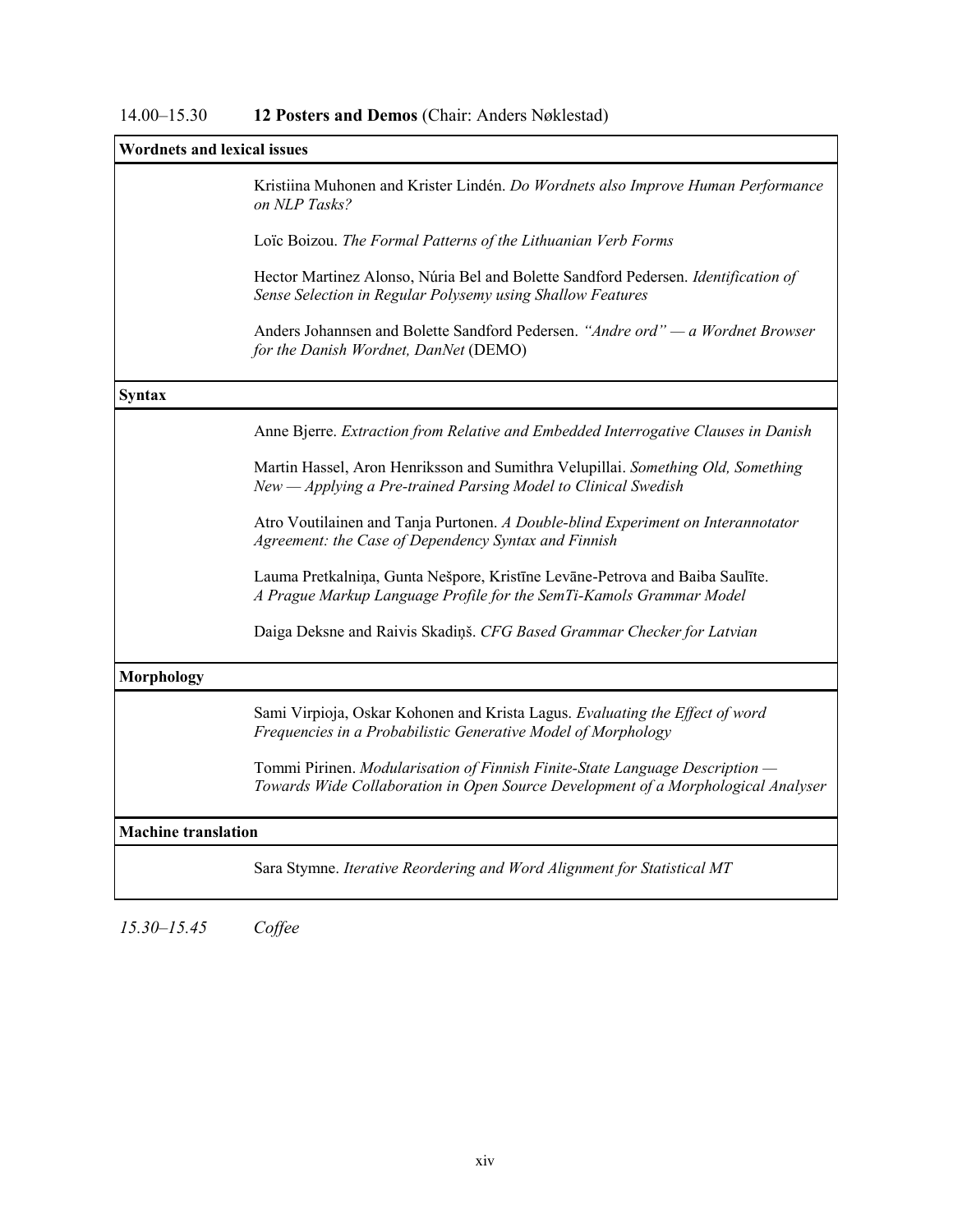| 15.45–17.15 |  | 3 parallel sessions: REGULAR papers |
|-------------|--|-------------------------------------|
|-------------|--|-------------------------------------|

| Speech (Chair: Meelis Mihkla) |                                                                                                                                                                                                              |
|-------------------------------|--------------------------------------------------------------------------------------------------------------------------------------------------------------------------------------------------------------|
| $15.45 - 16.15$               | Sofia Strömbergsson. Corrective Re-synthesis of Deviant Speech Using Unit Selection                                                                                                                          |
| $16.15 - 16.45$               | Peter Juel Henrichsen. Fishing in a Speech Stream, Angling for a Lexicon                                                                                                                                     |
| $16.45 - 17.15$               | Bea Valkenier, Dirkjan Krijnders, Ronald van Elburg and Tjeerd Andringa. Psycho-<br><b>Acoustically Motivated Formant Feature Extraction</b>                                                                 |
|                               | Search and information extraction (Chair: Costanza Navarretta)                                                                                                                                               |
| $15.45 - 16.15$               | Lars Borin, Markus Forsberg and Christer Ahlberger. Semantic Search in Literature as<br>an e-Humanities Research Tool: CONPLISIT — Consumption Patterns and Life-Style in<br>19th Century Swedish Literature |
| $16.15 - 16.45$               | Silja Huttunen, Arto Vihavainen and Roman Yangarber. Relevance Prediction in<br>Information Extraction Using Discourse and Lexical Features                                                                  |
| $16.45 - 17.15$               | Gintarė Grigonytė, Erika Rimkutė, Andrius Utka and Loïc Boizou. Experiments on<br>Lithuanian Term Extraction                                                                                                 |
|                               | Syntax, indexing (Chair: Jussi Karlgren)                                                                                                                                                                     |
| $15.45 - 16.15$               | Peter Ljunglöf. Editing Syntax Trees on the Surface                                                                                                                                                          |
| $16.15 - 16.45$               | Anders Søgaard. Using Graphical Models for PP Attachment                                                                                                                                                     |
| $16.45 - 17.15$               | Erik Velldal. Random Indexing Re-Hashed                                                                                                                                                                      |
| $17.15 - 18.15$               | <b>Invited Talk</b> (Chair: Inguna Skadiņa)                                                                                                                                                                  |
|                               | Prof. Guntis Bārzdiņš (University of Latvia). When FrameNet Meets a Controlled<br>Natural Language                                                                                                           |

*19.30 Conference dinner*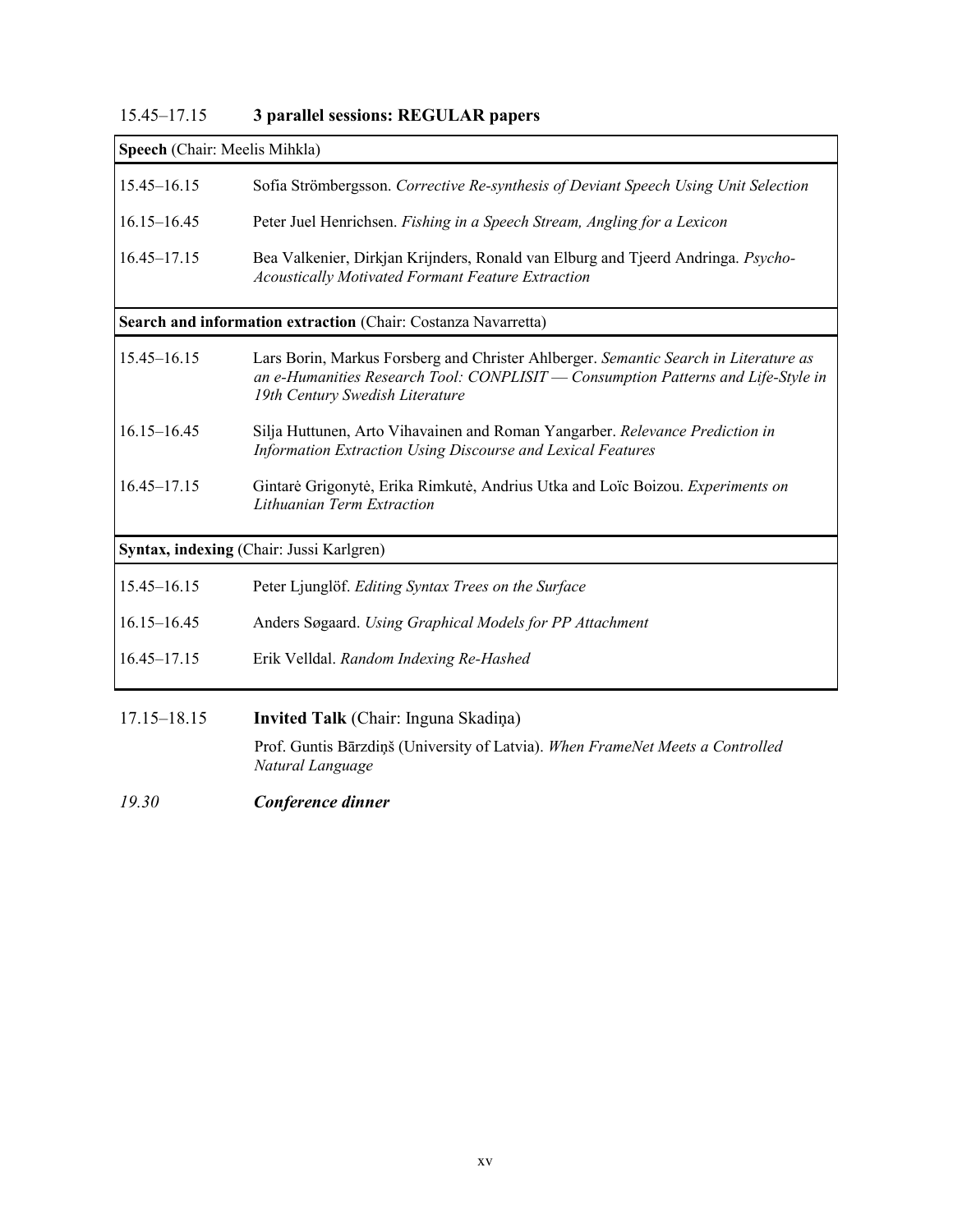## **13 May**

| $9.00 - 10.00$  | <b>Invited Talk</b> (Chair: Kristiina Jokinen)                                                         |
|-----------------|--------------------------------------------------------------------------------------------------------|
|                 | Prof. Joakim Nivre (Uppsala University). Bare-Bones Dependency Parsing $-A$ Case for<br>Occam's Razor? |
| $10.00 - 10.30$ | Coffee                                                                                                 |

## 10.30–12.00 **3 parallel sessions: REGULAR papers and STUDENT papers**

| Lexicon, etymology (Chair: Bolette Sandford Pedersen)          |                                                                                                                                                                                    |  |
|----------------------------------------------------------------|------------------------------------------------------------------------------------------------------------------------------------------------------------------------------------|--|
| $10.30 - 11.00$                                                | Eckhard Bick. A FrameNet for Danish                                                                                                                                                |  |
| $11.00 - 11.30$                                                | Ingemar Hjälmstad, Martin Hassel and Maria Skeppstedt. The Impact of Part-of-Speech<br>Filtering on Generation of a Swedish-Japanese Dictionary using English as Pivot<br>Language |  |
| $11.30 - 12.00$                                                | Hannes Wettig and Roman Yangarber. Probabilistic Models for Alignment of<br>Etymological Data                                                                                      |  |
| Machine translation; classification (Chair: Andrejs Vasiljevs) |                                                                                                                                                                                    |  |
| $10.30 - 11.00$                                                | Martin Volk and Rico Sennrich. Disambiguation of English Contractions for Machine<br>Translation of TV Subtitles                                                                   |  |
| $11.00 - 11.30$                                                | Raivis Skadiņš, Tatiana Gornostay and Valters Šics. Toponym Disambiguation in<br>English-Lithuanian SMT System with Spatial Knowledge                                              |  |
| $11.30 - 12.00$                                                | Eirini Florou and Stasinos Konstantopoulos. A Quantitative and Qualitative Analysis of<br>Nordic Surnames                                                                          |  |
| Student papers (Chair: Normunds Grūzītis)                      |                                                                                                                                                                                    |  |
| $10.30 - 11.00$                                                | Marius Olaussen. Evaluating the Speech Quality of the Norwegian Synthetic Voice Brage                                                                                              |  |
| $11.00 - 11.30$                                                | Mojgan Seraji. A Statistical Part-of-Speech Tagger for Persian                                                                                                                     |  |
| $11.30 - 12.00$                                                | Angel Genov and Georgi Iliev. Linguistic Motivation in Automatic Sentence Alignment of<br>Parallel Corpora: the Case of Danish-Bulgarian and English-Bulgarian                     |  |

*12.00*–*13.00 Lunch*